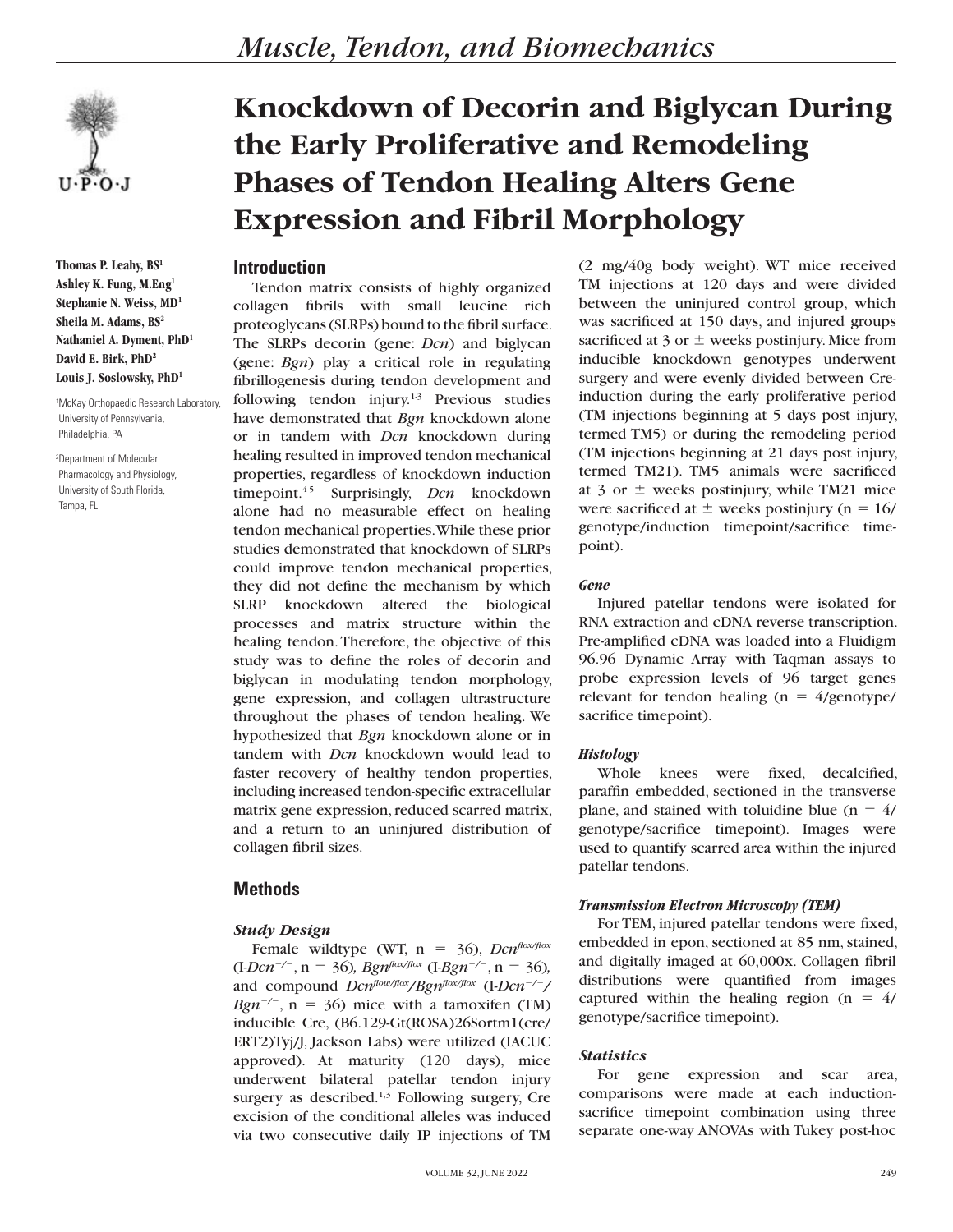tests (significance at  $p \le 0.05$ ; trends at  $p \le 0.1$ ). For collagen fibril size distributions, comparisons were made at each induction-sacrifice timepoint combination with Kolmogorov– Smirnov tests (significance at  $p \le 0.05$ ).



**Figure 1. (A)** *Ban* and **(B)** *Dcn* demonstrated expected decreases in expression when targeted for knockdown with at least a trending difference relative to other groups, except for WT vs I-Dcn<sup>-/-</sup>/Bgn<sup>-/-</sup> at TM5-3wk (p = 0.15).  $\Delta$ Ct was calculated by subtracting the gene Ct from average housekeeping Ct (Abl1 and Rps17).

#### **Results**

All knockdown groups demonstrated expected decreases in the targeted genes (Figure 1). Further analysis at 3 weeks postinjury revealed increased expression of genes associated with matrix remodeling, inflammation, and activated fibroblasts in the TM5 I-*Dcn<sup>-/-</sup>/Bgn<sup>-/-</sup>* group relative to all other groups (Figure 3). At  $\pm$  weeks postinjury, the TM5 I-*Bgn<sup>-/-</sup>* and I-*Dcn<sup>-/-</sup>/Bgn<sup>-/-</sup>* groups displayed increased expression of matrix remodeling genes, including Adamts5, Fbn1, Loxl2, and Mmp2, relative to the TM5 WT and I-*Dcn<sup>-/-</sup>* groups. In the TM21 groups, the increased expression of similar matrix remodeling genes was maintained in I-*Bgn<sup>-/-</sup>* tendons but not I-*Dcn<sup>-/-</sup>/Bgn<sup>-/-</sup>* tendons. While there were no differences in relative scar area between groups (data not shown), fibril size distributions were significantly different between all groups compared (Figure 2).

#### **Discussion**

Consistent with our hypothesis, the I-*Bgn<sup>-/-</sup>* and I-*Dcn<sup>-/-</sup>*/ *Bgn<sup>-/-</sup>* tendons demonstrated increased expression of matrix remodeling genes relative to WT and I-*Dcn<sup>-/-</sup>* tendons at  $\pm$  weeks postinjury, which is consistent with improved mechanical properties in these groups.<sup>4,5</sup> Interestingly, increased expression of these genes depended on induction timepoint, as this was observed in both I-*Bgn<sup>-/-</sup>* and I-*Dcn<sup>-/-</sup>*/ *Bgn<sup>-/-</sup>* groups at TM5 but only in the I-*Bgn<sup>-/-</sup>* group at TM21. This suggests that *Dcn* has a more prominent role between 5 and 21 days postinjury. Contrary to our hypothesis, we did not observe reduced scarred matrix nor a return to an uninjured distribution of collagen fibrils in  $I-Bgn^{-/-}$  and  $I-Dcn^{-/-}/Bgn^{-/-}$ tendons. While the  $I-Bgn^{-/-}$  group exhibited a narrower



**Figure 2.** Probability density and cumulative distributions (insets) plots for **(A)** TM5-3wk, **(B)** TM5-6wk, and **(C)** TM21-6wk.

| TM5-3wk                                 |                                            |                  |                           |                                                                  | TM5-6wk                       |    |                                            |                                                                         |                                                                         | <b>TM21-6wk</b>               |        |                |                                                                                                                 |                                       |
|-----------------------------------------|--------------------------------------------|------------------|---------------------------|------------------------------------------------------------------|-------------------------------|----|--------------------------------------------|-------------------------------------------------------------------------|-------------------------------------------------------------------------|-------------------------------|--------|----------------|-----------------------------------------------------------------------------------------------------------------|---------------------------------------|
| Up<br>Down                              | WT                                         | 1-Dow-           | $1 - B$ gn <sup>.11</sup> | 1-Don-VBpn-                                                      | Up<br>Down                    | WT | 1-Dow-                                     | $1-Bqn^{-1}$                                                            | I-Don-VBpn-                                                             | Up<br><b>Down</b>             | WT     | $L$ Don-       | $1-8$ gn <sup>+</sup>                                                                                           | I-Don <sup>-/</sup> /Bgm <sup>2</sup> |
| WT                                      |                                            | Lux, Ming 13     | <b>Do</b>                 | Flort, Meg3, PN2.<br>loft, Adgret                                | WT                            |    | <b>MAG</b><br>Coltaž, PIkž, Igft.<br>Taltd | Flett, Fledt, Ele.<br>Aspn, Loxi2, Mmp2.<br>Hph3. lpf1, Pps2.<br>Counta | Fe1, Pep4, LonD.<br>Mmp2, hph3, lpf1,<br>Poe2, Pages, Tylk3.<br>ColorTa | WT                            |        | Tofolk         | Collad, Thees,<br>Fmod, Tric, Cold.<br>Bred. Ight, Popta.<br>Tg/b3, Payto,<br>ColorTa                           | Aspn, Eln, Col4                       |
| $1-Dom+$                                | Pópfo.                                     |                  |                           | Fbnf, Tnc, Loxi2.<br>Cold, Ph2, Pdgfs.<br>Pge2, Ccl4, Adgre1     | 1-Dom <sup>2</sup>            |    |                                            | Aspn, Adamts5.<br>Lexi2, Itgb3, Cdkn1a                                  | Adamts5, Loui2, hpb3                                                    | $1-Decen-$                    |        |                | Thosa, Tnc, Mmp2.<br>Mmp3, Trund, Itga11,<br>Gold, Colenta<br>・システム                                             | Aspn                                  |
| $1-Ban^{-1}$                            | Cd146, Vegfb, Pdgfb,<br>Eart<br><b>COL</b> | Lum, Od146, CclB |                           | LoxB. Coll4, Cd146.<br>Actaž, PIkž, Pgež,<br>Colli, Adgret, Cox2 | $1 - 8$ on <sup>2</sup>       |    |                                            |                                                                         |                                                                         | $1 - B \rho n^{-1}$           |        |                |                                                                                                                 |                                       |
| 1-Dom <sup>2</sup><br>/Bgm <sup>2</sup> |                                            |                  |                           |                                                                  | 1-Dom <sup>-1</sup><br>/Bgm-1 |    |                                            |                                                                         |                                                                         | $1-ORm-$<br>/Bgm <sup>+</sup> | Collat | Collar, Polite | Collat, CollaZ.<br>Colt1at, Thbs4.<br>Fmod, Tnc, Mmp2,<br>Mmp3, Trund, Hga11.<br>Spp1, Pdgfs, Tgfb3.<br>Colenta |                                       |

Figure 3. Gene expression summary table. Genes listed are significantly increased in the column group relative to the row group.